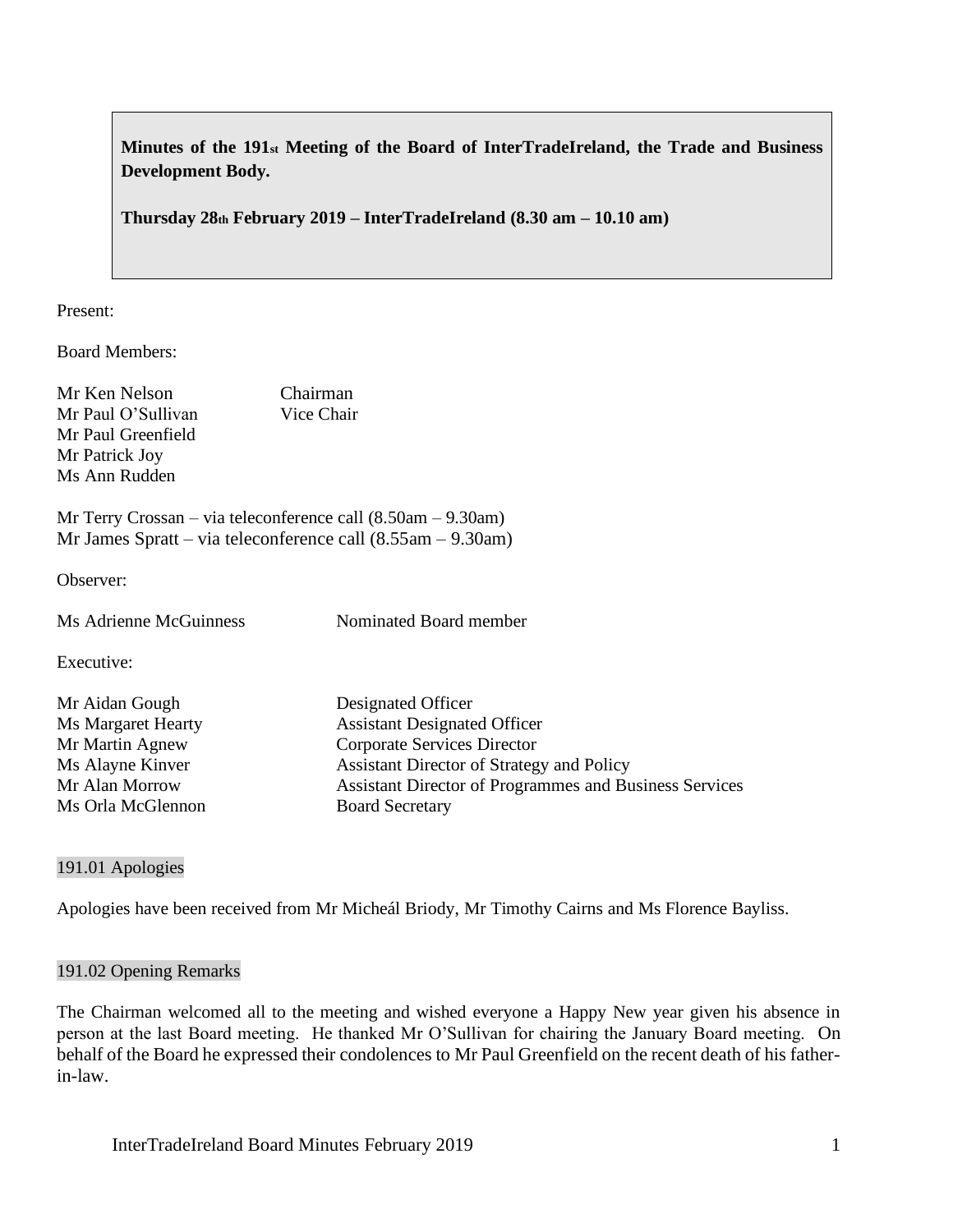## 191.03 Conflict of Interest

The Chairman asked members to declare any conflicts of interest relating to today's agenda. Mr Nelson declared a potential conflict of interest arising from his position as CEO of LEDCOM, which is a member organisation of Enterprise Northern Ireland and is involved in the delivery of the Co-Innovate programme. Mr Greenfield declared a potential conflict of interest arising from his position as a member of the Peace IV Working Group and as Board member of East Border Region Ltd, which is involved in the delivery of the Co-Innovate programme. Ms Ann Rudden declared a potential conflict of interest arising from her position as founder and MD of Áine Handmade Chocolates who are participants on the Co-Innovate programme.

No other conflicts were declared.

## 191.04 Matters Arising

Mr Gough reported that the DBEI Secretary General and the DfE Permanent Secretary had sent apologies for the meeting today and the meeting is being rescheduled. The terms of reference for the research project looking at the challenges and cross border opportunities from the digital revolution in industrial production known as Industry 4.0 was emailed to Board members for their consideration. Mr Gough advised that all other matters arising have been addressed.

# 191.05 Chairman's Business

The Chairman advised that he had recently attended the very successful Translink Supplier Engagement event in Belfast. He reported that the event was very well attended with 580 registrations and very positive feedback from attendees. He asked that a note of thanks be passed on to the team involved.

The Chairman informed the Board that he would be attending the Eversheds Sutherland Annual Leaders Dinner in Dublin that evening at which Mr David Davis MP, former Secretary of State for Exiting the European Union would be guest speaker.

The Chairman advised that Minister Humphries has agreed to launch the new phase of the Brexit Advisory Service (including the Virtual Learning Environment) on Monday 4th March in the Hillgrove Hotel, Monaghan from 2.30pm to 5.00pm. All Board members were invited to attend.

The Chairman informed the Board that the DBEI Secretary General, Dr Orlaigh Quinn and the DfE Permanent Secretary, Mr Noel Lavery have advised that they would be available to meet the Board on Tuesday 30th April but Mr Lavery would only be available to attend if the meeting was in the afternoon. The Board agreed to change the time of the Board meeting to 11.45am followed by lunch and a meeting with the Secretary General and Permanent Secretary at 2.15pm.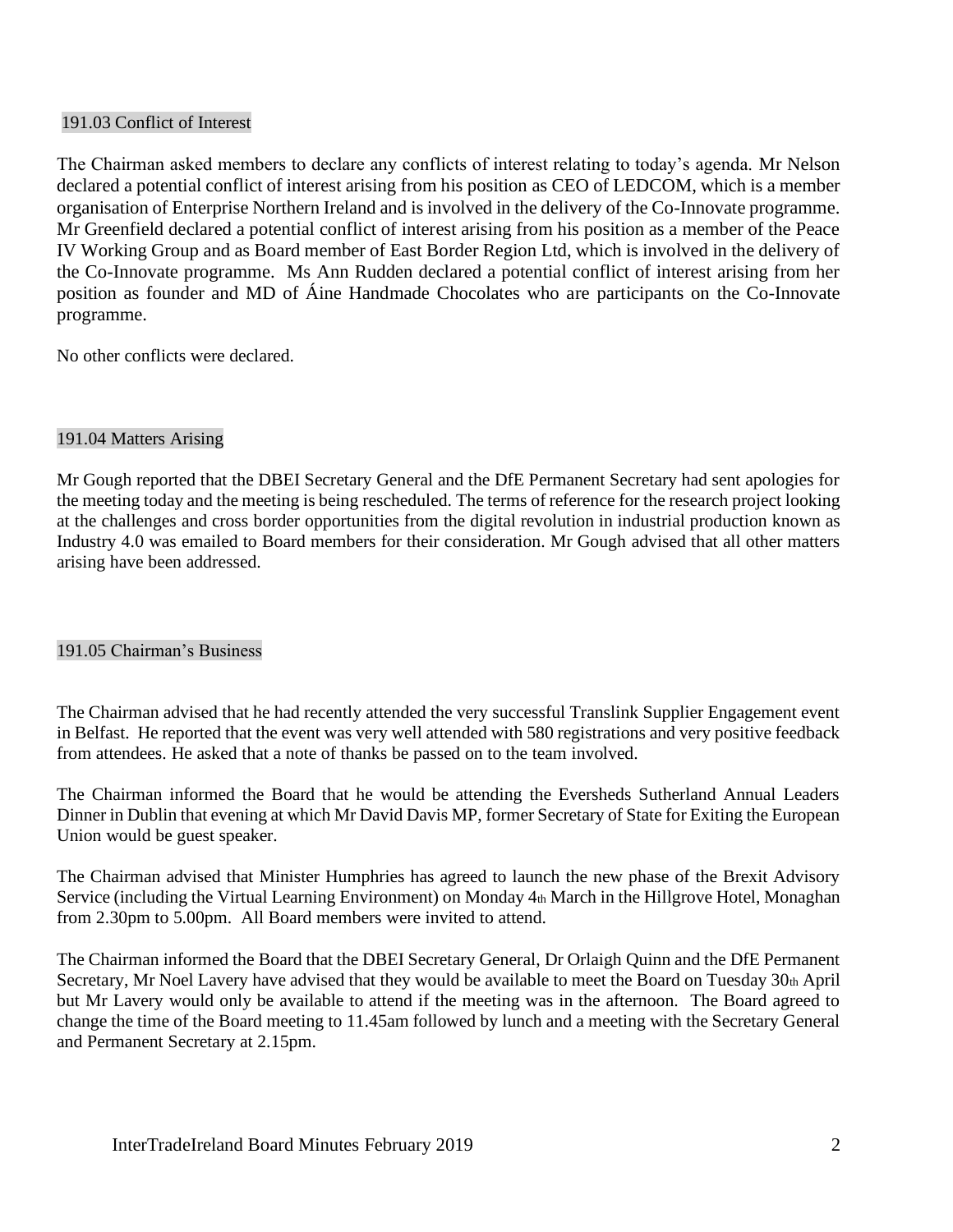#### 191.06 Designated Officer Report

Mr Gough informed the Board of the on-going preparations for Brexit which is currently a top priority for the Body. He reported that an internal Brexit Taskforce has been established which meets weekly to ensure a coordinated and focused response to any challenges as a result of Brexit. The Body's Risk Register has been changed to reflect the current risks associated with Brexit from Medium Probability/High Impact to High Probability/High Impact.

Mr Gough reported that although the current Corporate Plan has not yet been approved, work has commenced on the new Corporate Plan for 2020 – 2022. The Senior Leadership team has developed a broad strategic delivery framework that builds on past performance and will include a focus on new technologies and new initiatives to increase participation in and add value from cross border cooperation. This will be presented in greater detail later in the meeting.

The Board were updated on recent stakeholder engagements including the Irish Government's Brexit Stakeholder Forum and the DfE's EU Exit Implementation Group. Mr Gough advised that the Body were working closely with INI and EI regarding Brexit activities to avoid duplication and participating at their events.

The Board noted the Designated Officer's report and the Chairman thanked Mr Gough for his update.

# 191.07 Board Sub Committee Reports

# *Innovation Sub Committee Report*

Mr O'Sullivan reported back from the Innovation Sub Committee meeting held on  $29<sub>th</sub>$  January 2019. Fifteen new Fusion applications were considered and eleven were approved (nine for 18-month duration and two for a 12-month period), three were deferred pending further information and one was not approved. Mr O'Sullivan advised that the proposals considered were from various sectors and geographical areas.

The Board noted the Innovation Sub Committee report and the Chairman thanked Mr O'Sullivan for his update.

# *Trade Sub Committee Report*

Mr Greenfield reported back from the Trade Sub Committee meeting held on 29th January 2019. He advised that the Committee considered twelve new Acumen applications and all were approved. These included six applications from Northern Ireland and six applications from Ireland (11-full time sales positions and 1-part time position).

The Board noted the Trade Sub Committee report and the Chairman thanked Mr Greenfield for his update.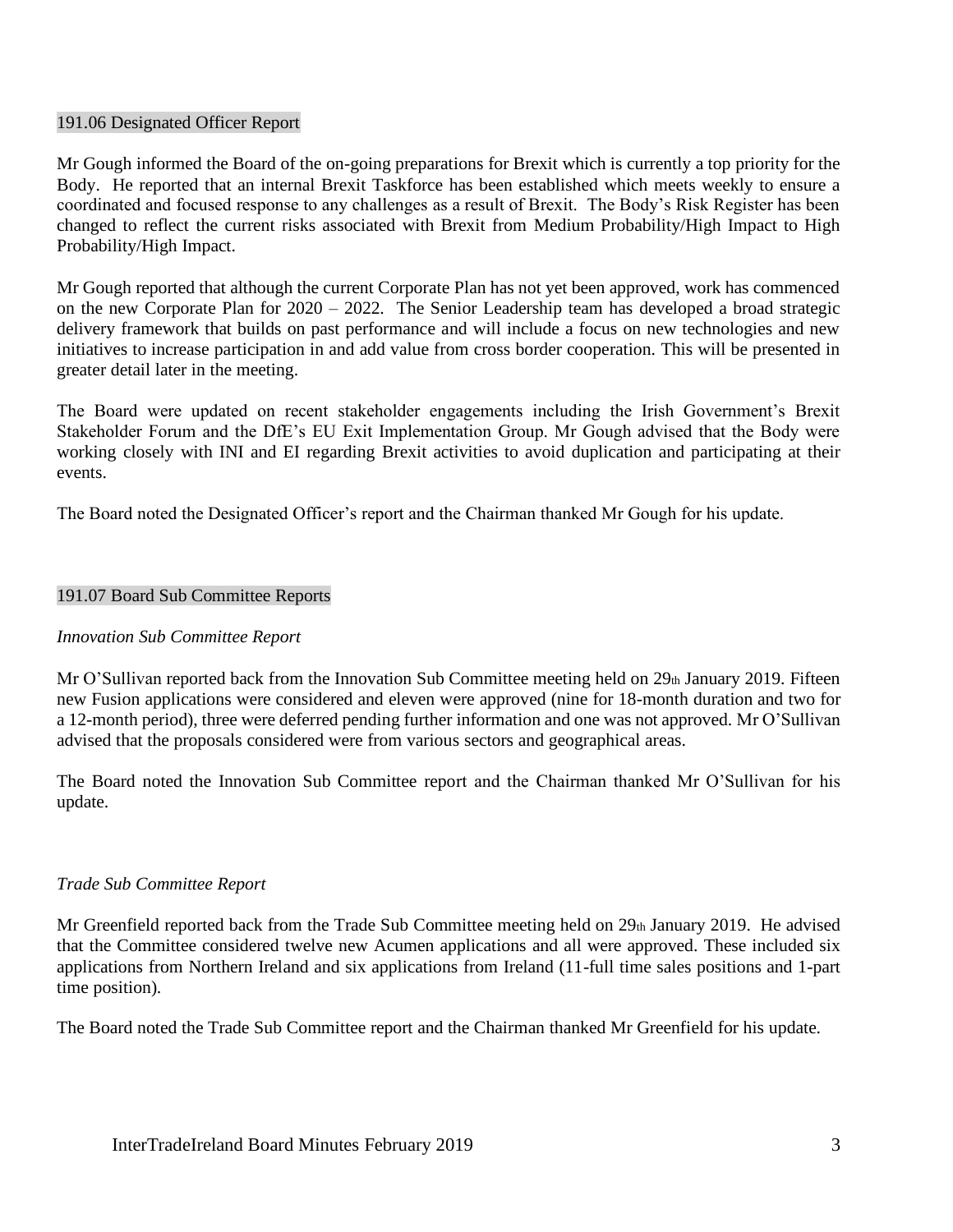## 191.08 For Consideration, Discussion and Noting.

## *Business Plan Budget Variance and Milestone Exception Report*

Ms Kinver presented the Business Plan Budget Variance and Milestone Exception Report. She advised that there are currently no budget variances at this time.

The Chairman thanked Ms Kinver for her report and the Board noted the Business Plan Budget Variance and Milestone Exception Report.

#### *Communications Update*

Mr Agnew presented the Communications update. He advised that the Body's profile has never been higher. A press release focusing on cross border trade was issued in January to mark InterTradeIreland 20 years existence and support of SMEs across the island which generated a significant amount of national and regional media coverage.

Four companies were recently recognised for their outstanding innovation at a recent Fusion Exemplars event in Clogher which resulted in substantial regional PR coverage.

Mr Agnew reported that the latest Business Monitor results indicated that businesses are starting to feel pressure on a range of issues and are particularly concerned on the effects of Brexit. He advised that at a recent Oversight and Liaison Group meeting, the Sponsoring Departments reported that the Business Monitor results were held in high regard.

The Board noted the Communications Update and the Chairman thanked Mr Agnew for his report.

Mr Terry Crossan joined the Board meeting via teleconference call at 8.50am and Mr James Spratt joined the Board meeting via teleconference call at 8.55am.

The meeting was deemed quorate at this point.

#### 191.09 Approval and Authorisation of the 29th January 2019 Board Minutes

The minutes of the 29th January 2019 Board meeting were agreed as a true record of the meeting and were approved by the Board and authorised by the Vice Chair (Mr O'Sullivan). The Chairman authorised the minutes of the  $27<sub>th</sub>$  November 2018 which the Board approved on  $29<sub>th</sub>$  January.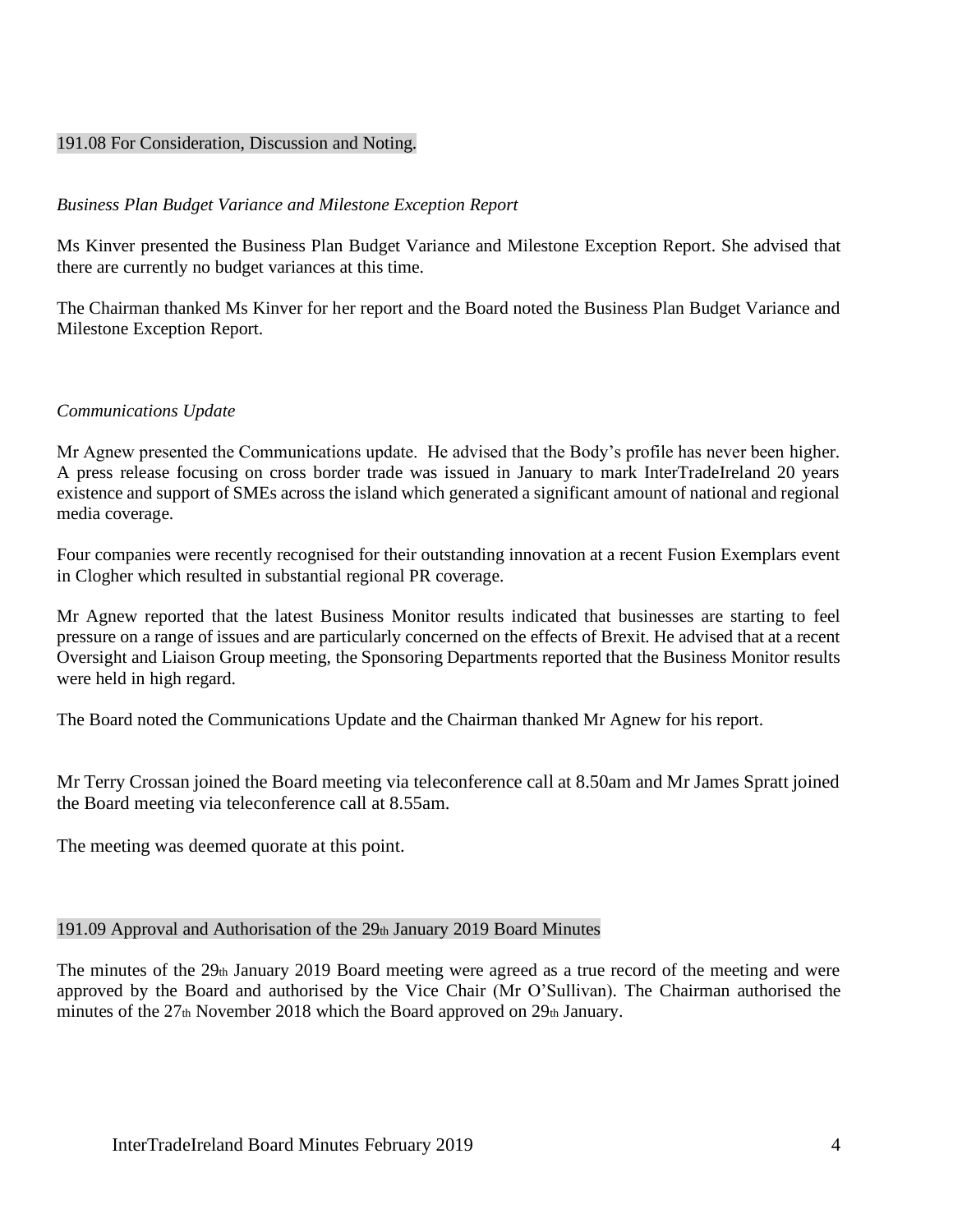#### 191.10 For Consideration, Discussion, Noting, Decision &/or Approval

## *Operations Directorate Progress and Activity Report*

Ms Hearty presented the Operations Directorate Progress and Activity Report. She advised that all programmes are progressing well. Uncertainty over Brexit has however resulted in some companies adopting a 'wait and see' approach regarding their participation on the Fusion, Acumen and Elevate programmes. This situation is being monitored and businesses are being given information to encourage them to plan for various scenarios regarding Brexit. Ms Hearty advised that there has been a notable lack of food companies applying for support and a targeting exercise has been introduced particularly in the Border counties and Leinster.

The enhanced Brexit Advisory Service will be launched by Minister Humphries on 4th March which includes the new Brexit Implementation Voucher and Virtual Learning Environment (VLE). Ms Hearty reported that the VLE will include a customs module specific to cross border traders. She advised that the VLE is user friendly and offers tailored advice for businesses.

Planning is underway for two large Brexit events in Dublin and Belfast in April 2019. The message at these events will depend on the outcome of the Brexit negotiations. Ms Hearty reported that the Brexit team is extremely busy and they are trying to address issues identified by SMEs including concerns regarding import and export documentation, costs from potentially increased tariffs and regulatory impacts. To date, 340 applications for the Brexit Start to Plan Voucher have been received this year. The Board highlighted the need for contingency planning and the importance of the Body reacting very quickly in the event of a no deal situation. Ms Hearty advised that planning is underway to assist SMEs on the island, regardless of what new trading relationship emerges. The Board enquired about the split of vouchers on a North/South basis and the sectors of applicants. Ms Hearty reported that 2/3 of Brexit voucher applicants are from Irish companies and 1/3 from Northern Ireland companies. She advised that approximately 30% of applicants are from the manufacturing sector and the remainder from a mix of other sectors. It was agreed that a breakdown of Brexit applications from the various sectors would be provided to the Board going forward.

Ms Hearty informed the Board that the Trade Accelerator Vouchers continue to offer effective support to microenterprises and first time exporters. One company based in Tyrone reported an increase in sales of €80,000 as a direct result of the Trade Accelerator Voucher.

The recent Fusion Exemplar Awards presentation in Clogher was a great event and short videos of the winners have been produced to highlight the significant impact a Fusion project can make for participating companies.

Ms Hearty advised that the InterTradeIreland Venture Capital Conference will take place in Croke Park, Dublin on 7th March with an excellent line up of guest speakers.

Ms Hearty advised that the 16th Seedcorn Investor Readiness Competition will be officially launched at the Venture Capital Conference. The Board approved the proposed breakdown of the 2019 Seedcorn prize fund of €280,000:

- Overall winner  $\epsilon$ 100,000;
- Category winner  $\epsilon$ 50,000;
- 6 x Regional winners  $-620,000$  each and
- Special award winner  $\epsilon 10,000$ .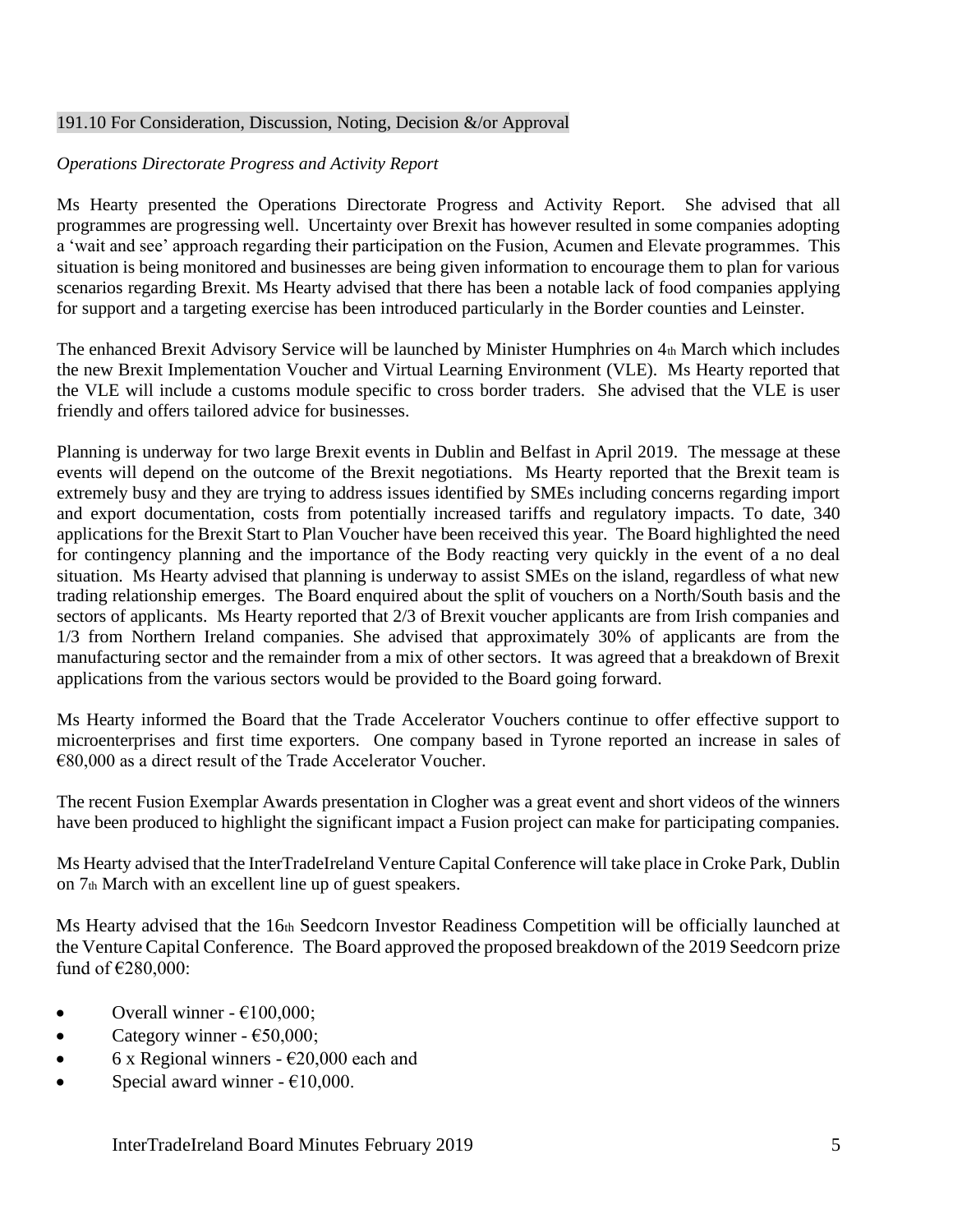The Board noted the Operations Directorate Progress and Activity reports and the Chairman thanked Ms Hearty for her report.

## *Tenders and Variations to Letters of Offer/Appointment*

The Board approved Mr Agnew's request to extend the research contract to adapt the Supply Chain/Logistics content for the Brexit Advisory Service Virtual Learning Environment.

The Board approved Mr Agnew's request to extend the current contract for Advertising, Design and Print, until 31st May.

## *Co Innovate Programme Update*

Mr Neil Ryan joined the Board meeting for this agenda item. He advised that the Co Innovate programme was progressing well and gave an update on the progress made on the various strands. The main concern continues to be Highlands and Islands Enterprise (HIE) which is behind target mainly due to the geographical challenges in this area. To help overcome this issue, a proposal has been submitted to SEUPB to allow HIE to use their management budget for consultancy services to deliver the audits. Mr Ryan advised that a framework of consultants currently exists and has been approved by SEUPB. Approval is being sought for HIE to use this framework for strand 2 audits.

Mr Ryan sought Board approval of the draft terms of reference for the Co-Innovate Programme Strand 4 and 5 Sub Committees as detailed in the Co-Innovate Board report. The Board discussed and approved both terms of reference. Mr Ryan sought a Board nominee to Chair the Strand 4 and 5 Sub Committees. It was agreed that Mr O'Sullivan would Chair these Sub Committees which will be carried out remotely.

Mr Ryan informed the Board that due to uncertainty's regarding Brexit, some companies are withdrawing or delaying their progress other strands of the programme. This has the potential to affect the delivery of targets within the current timescales. Mr Ryan reported that this situation is being closely monitored but may require an extension to the programme end date.

The Board noted the Co Innovate Programme report and the Chairman thanked Mr Ryan for his update.

Mr Crossan and Mr Spratt concluded the teleconference call at 9.30am.

# *Outline of the Corporate Plan 2020 – 2022*

Mr Gough outlined a proposed strategic delivery framework for the 2020 to 2022 Corporate Plan. He advised that to date, key performance metrics have been achieved and the aim of the next plan is deliver more value, more business and more connectivity. He explained that more value could be delivered through the Synergy initiative, digitisation, data analytics and staff development. This would include upskilling staff in various areas. Mr Gough advised that Synergy is a new cross border initiative that will drive more value by scaling existing and new partnerships, networks and cross border collaborations. He reported that digitisation of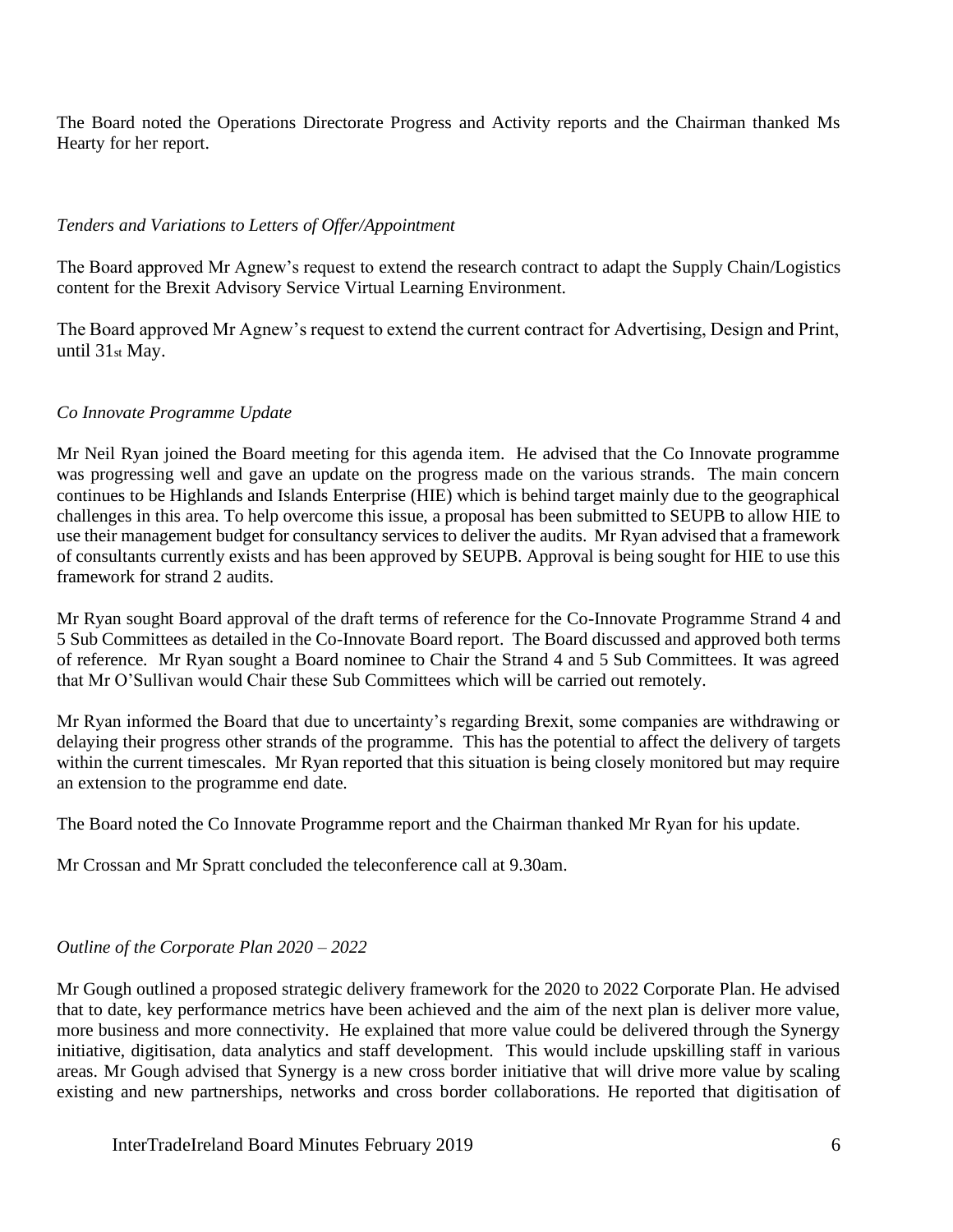InterTradeIreland's programmes and initiatives could increase the reach to many SMEs on the island. Data analytics could create more value from the data we hold and better targeting of businesses. The importance of continuous upskilling of staff in these various areas will be important. To assist with the delivery of the Corporate Plan, there is an on-going commitment to progressing Investors in People towards Gold accreditation. The Chairman also highlighted the benefits of the Customer Service Excellence (CSE) accreditation. Mr Gough advised of the opportunity to examine the performance data we hold and collate and provide quarterly reports for programme managers. He informed the Board of the timeline involved in the preparation of the next Corporate Plan which would include the final draft being presented to the Board in September 2019 for approval.

The Board had a lengthy discussion on the plan and agreed that the proposed delivery builds on our existing role and supports the direction articulated going forward. The mission of facilitating frictionless trading and the importance of liaising with stakeholders was highlighted. Resource implications and staffing issues were also discussed. It was agreed that the meeting with the DBEI Secretary General and the DfE Permanent Secretary in April would provide an opportunity to discuss the next strategic Corporate Plan. The Board endorsed the direction of the new Corporate Plan and agreed to discuss the plan again at the next Board meeting.

The Chairman thanked the Senior Leadership for their work in this area to date.

## *Q4 2018 Business Monitor Results*

Ms Kerry Curran, Policy Research Manager joined the Board meeting for this agenda item. She presented the results of Q4 2018 Business Monitor results.

Ms Curran thanked the Communications team for the significant PR and social media coverage generated by the latest Business Monitor results. She reported that the latest monitor results show businesses facing a range of issues though Brexit remains the key concern. Other challenges include rising costs and cash flows affecting 1/3 of firms. Recruitment issues are also on the rise with some companies reporting that they are struggling to recruit people with appropriate skills. In addition, only 4% of companies are considering spending money on R&D or new product development in the next twelve months, perhaps as a flexion of the ongoing Brexit uncertainty.

However, the majority of firms across the island report that they are either stable (50%) or in growth mode (40%) with 10% of businesses in decline. Ms Curran advised that cross border traders are no longer performing better than those with no cross border trade sales with their growth levels falling below growth of non-exporters for the first time. The potential reasons for this were discussed and it was noted that while this could potentially be a blip in the data, it could also be the start of Brexit affecting growth in cross border trade. Ms Curran advised that this would be examined in great detail in the next Business Monitor for signs of a trend.

The Board noted the results of Q4 2018 Business Monitor and the Chairman thanked Ms Curran for her very comprehensive presentation.